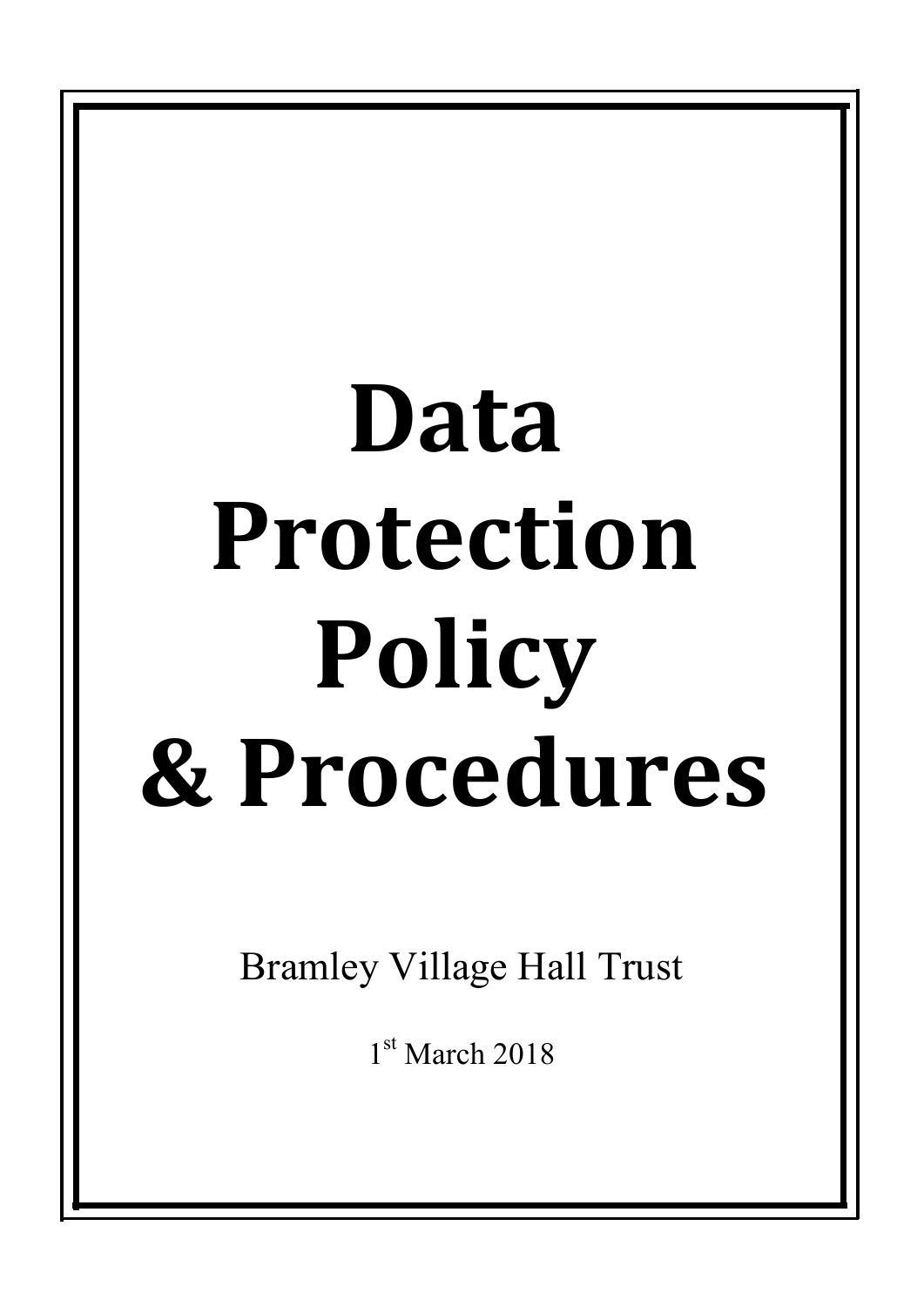# **Introduction**

We are committed to a policy of protecting the rights and privacy of individuals. We need to collect and use certain types of Data in order to carry on our work of managing Bramley Village Hall. This personal information must be collected and handled securely.

The Data Protection Act 1998 (DPA) and General Data Protection Regulations (GDPR) govern the use of information about people (personal data). Personal data can be held on computers, laptops and mobile devices, or in a manual file, and includes email, minutes of meetings, and photographs.

The charity will remain the data controller for the information held. The Trustees, staff and volunteers are personally responsible for processing and using personal information in accordance with the Data Protection Act and GDPR. Trustees, staff and volunteers who have access to personal information will therefore be expected to read and comply with this policy.

#### **Purpose**

The purpose of this policy is to set out the BVH commitment and procedures for protecting personal data. Trustees regard the lawful and correct treatment of personal information as very important to successful working, and to maintaining the confidence of those with whom we deal with. We recognise the risks to individuals of identity theft and financial loss if personal data is lost or stolen. 

The following are definitions of the terms used:

Data Controller - the Trustees who collectively decide what personal information BVH will hold and how it will be held or used.

Act - means the Data Protection Act 1998 and General Data Protection Regulations - the legislation that requires responsible behaviour by those using personal information.

Data Protection Officer – the person responsible for ensuring that BVH follows its data protection policy and complies with the Act. [BVH is not required to appoint a DPO].

Data Subject  $-$  the individual whose personal information is being held or processed by [AVH] for example a donor or hirer.

'Explicit' consent  $-$  is a freely given, specific agreement by a Data Subject to the processing of personal information about her/him. Explicit consent is needed for processing "sensitive data", which includes:

(a) Racial or ethnic origin of the data subject

(b) Political opinions

(c) Religious beliefs or other beliefs of a similar nature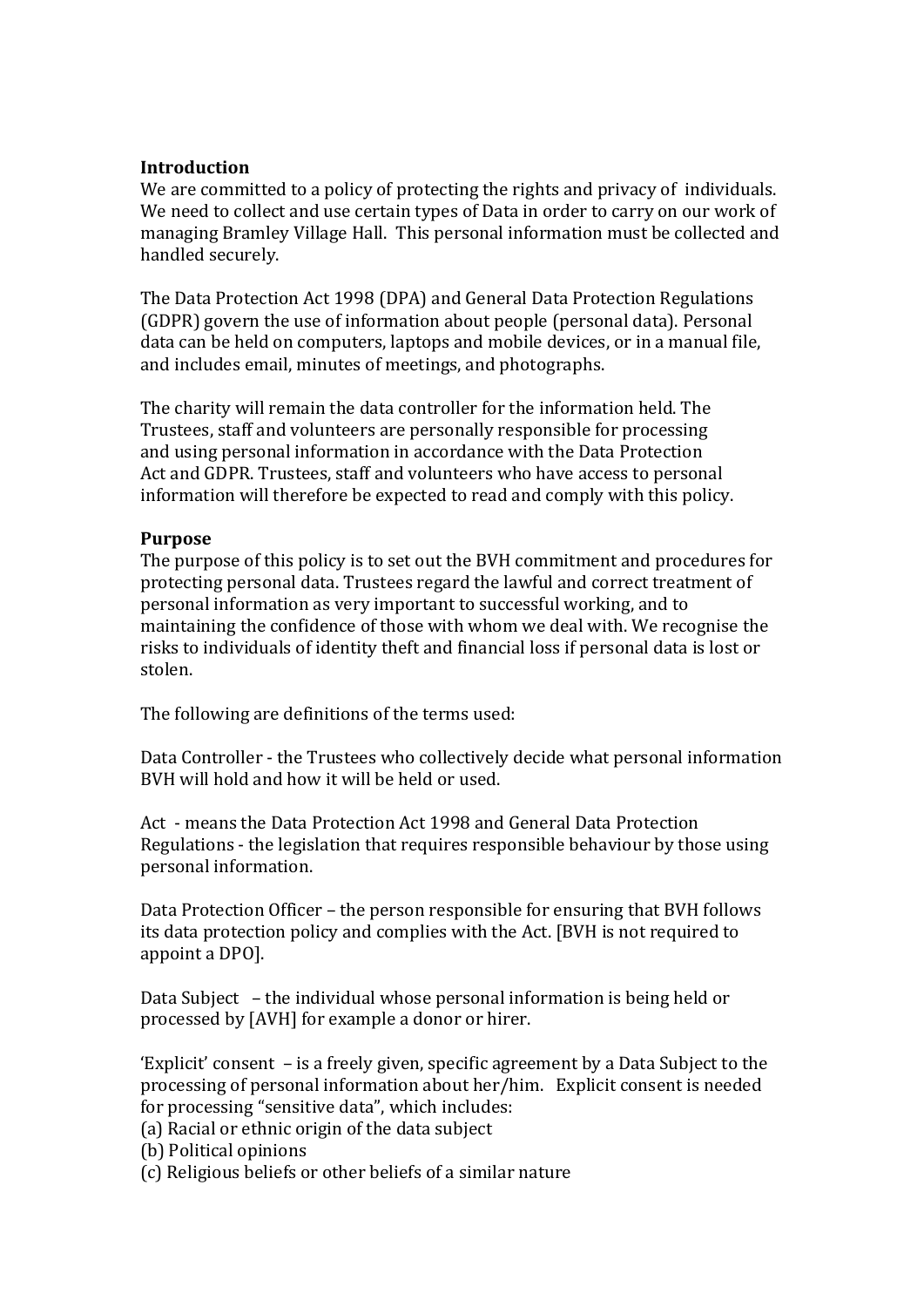- (d) Trade union membership
- (e) Physical or mental health or condition
- (f) Sexual orientation
- (g) Criminal record

(h) Proceedings for any offence committed or alleged to have been committed

Information Commissioner's Office  $(ICO)$  - the  $ICO$  is responsible for implementing and overseeing the Data Protection Act 1998.

Processing – means collecting, amending, handling, storing or disclosing personal information.

Personal Information – information about living individuals that enables them to be identified e.g. names, addresses, telephone numbers and email addresses. It does not apply to information about organisations, companies and agencies but applies to named persons, such as individual volunteers.

# **The Data Protection Act**

This contains 8 principles for processing personal data with which we must comply.

Personal data:

1. Shall be processed fairly and lawfully and, in particular, shall not be processed unless specific conditions are met.

2. Shall be obtained only for one or more of the purposes specified in the Act, and shall not be processed in any manner incompatible with that purpose or those purposes,

3. Shall be adequate, relevant and not excessive in relation to those purpose(s).

4. Shall be accurate and, where necessary, kept up to date,

5. Shall not be kept for longer than is necessary,

6. Shall be processed in accordance with the rights of data subjects under the Act.

7. Shall be kept secure by the Data Controller who takes appropriate technical and other measures to prevent unauthorised or unlawful processing or accidental loss or destruction of, or damage to, personal information, 

8. Shall not be transferred to a country or territory outside the European Economic Area unless that country or territory ensures an adequate level of protection for the rights and freedoms of data subjects in relation to the processing of personal information.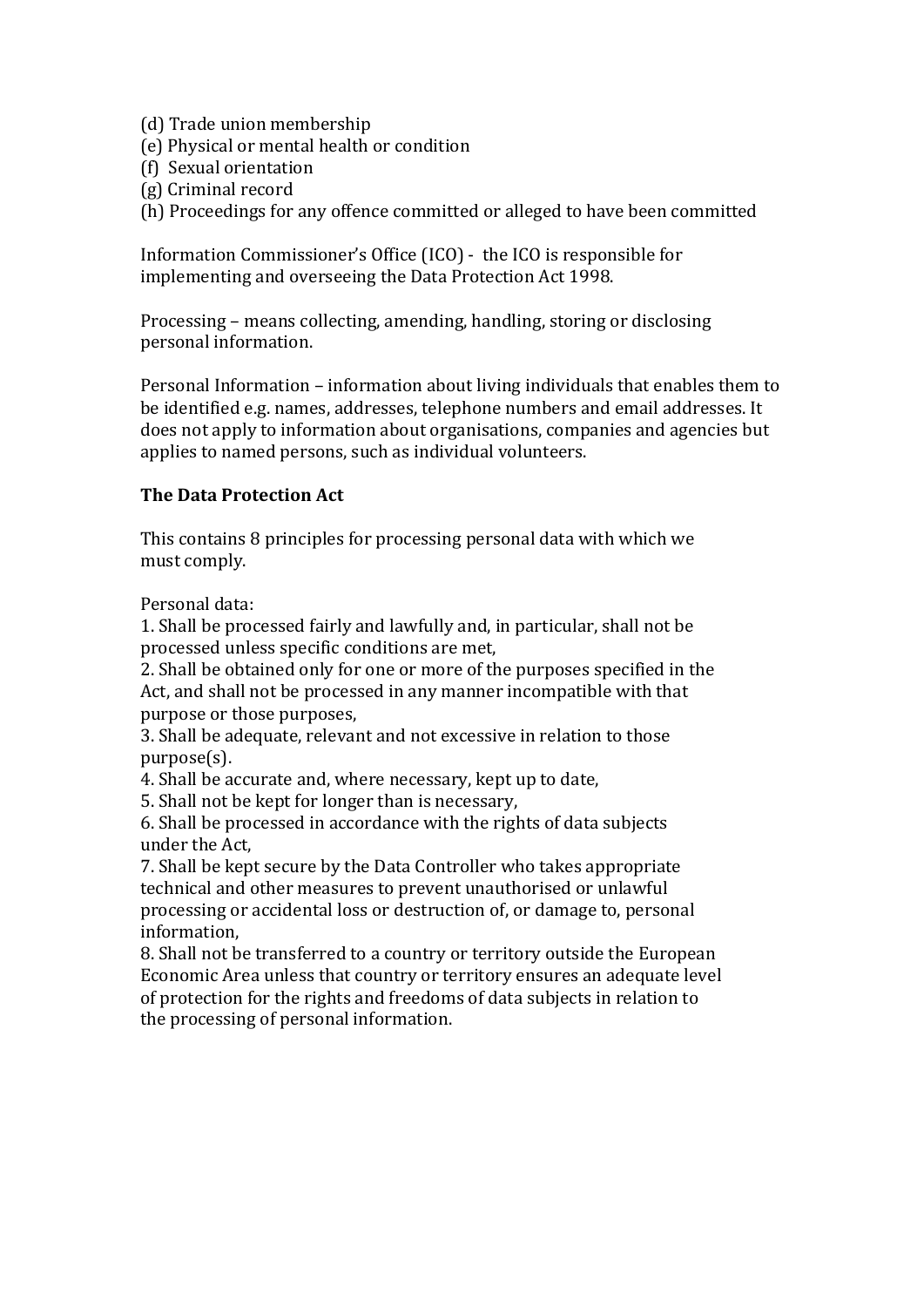# Applying the Data Protection Act within BVH

We will let people know why we are collecting their data, which is for the purpose of managing [the hall], its hirings and finances. It is our responsibility to ensure the data is only used for this purpose. Access to personal information will be limited to trustees, staff and volunteers.

#### **Correcting data**

Individuals have a right to make a Subject Access Request (SAR) to find out whether the charity holds their personal data, where, what it is used for and to have data corrected if it is wrong, to prevent use which is causing them damage or distress, or to stop marketing information being sent to them. Any SAR must be dealt with within 30 days. Steps must first be taken to confirm the identity of the individual before providing information, requiring both photo identification e.g. passport and confirmation of address e.g. recent utility bill, bank or credit card statement. 

# **Responsibilities**

BVH is the Data Controller under the Act, and is legally responsible for complying with Act, which means that it determines what purposes personal information held will be used for.

The management committee will take into account legal requirements and ensure that it is properly implemented, and will through appropriate management, strict application of criteria and controls:

a) Collection and use information fairly.

b) Specify the purposes for which information is used.

c) Collect and process appropriate information, and only to the extent that it is needed to fulfil its operational needs or to comply with any legal requirements. 

d) Ensure the quality of information used.

e) Ensure the rights of people about whom information is held, can be exercised under the Act.

These include:

i) The right to be informed that processing is undertaken.

ii) The right of access to one's personal information.

iii) The right to prevent processing in certain circumstances, and

iv) the right to correct, rectify, block or erase information which is regarded as wrong information.

f) Take appropriate technical and organisational security measures to safeguard personal information,

 $g$ ) Ensure that personal information is not transferred abroad without suitable safeguards, 

h) Treat people justly and fairly whatever their age, religion, disability, gender, sexual orientation or ethnicity when dealing with requests for information,

i) Set out clear procedures for responding to requests for information. All trustees, staff and volunteers are aware that a breach of the rules and procedures identified in this policy may lead to action being taken against them.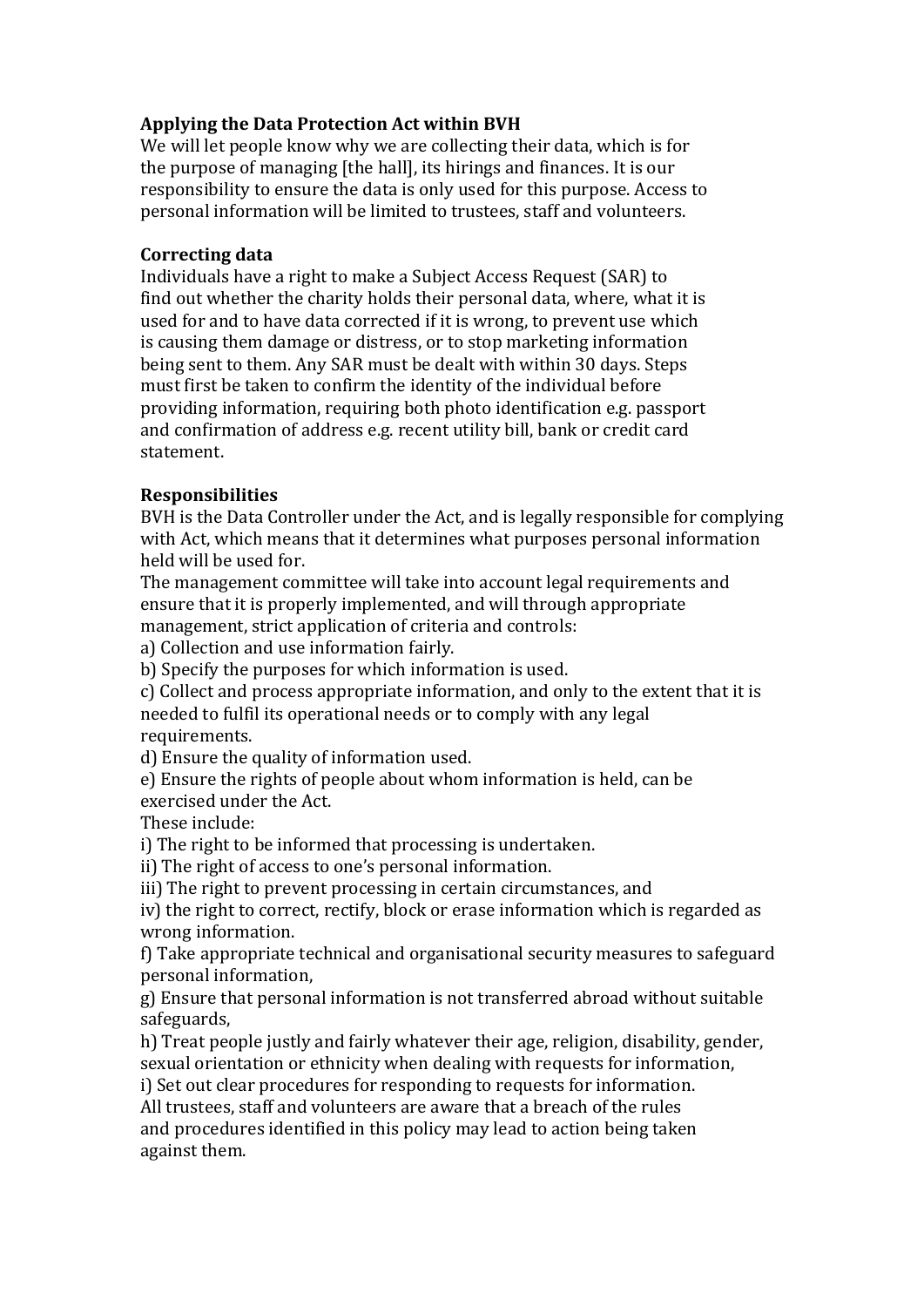#### **Data Security and Storage:**

Store as little personal data as possible on your computer or laptop; only keep those files that are essential. Personal data received on disk or memory stick should be saved to the relevant file on the server or laptop. The disk or memory stick should then be securely returned (if applicable), safely stored or wiped and securely disposed of. Always lock (password protect) your computer or laptop when left unattended.

#### Passwords:

Do not use passwords that are easy to guess. All your passwords should contain both upper and lower-case letters and preferably contain some numbers. Ideally passwords should be 6 characters or more in length. Protect Your Password:

Common sense rules for passwords are:

- do not give out your password
- Do not write your password somewhere on your laptop
- Do not keep it written on something stored in the laptop case.

#### **Data Storage:**

Personal data will be stored securely and will only be accessible to authorised volunteers or staff.

Information will be stored for only as long as it is needed or required by statute and will be disposed of appropriately. For financial records this will be up to 7 years. For employee records see below. Archival material such as minutes and legal documents will be stored indefinitely. Other correspondence and emails will be disposed of when no longer required or when trustees, staff or volunteers retire.

All personal data held for the organisation must be non-recoverable from any computer which has been passed on/sold to a third party. Information Regarding Employees or Former Employees: Information regarding an employee or a former employee, will be kept indefinitely. If something occurs years later it might be necessary to refer back to a job application or other document to check what was disclosed earlier, in order that trustees comply with their obligations e.g. regarding employment law, taxation, pensions or insurance.

#### **Accident Book:**

This will be checked regularly. Any page which has been completed will be removed, appropriate action taken and the page filed securely.

# **Data Subject Access Requests:**

We may occasionally need to share data with other agencies such as the local authority, funding bodies and other voluntary agencies in circumstances which are not in furtherance of the management of the charity. The circumstances where the law allows the charity to disclose data (including sensitive data) without the data subject's consent are: